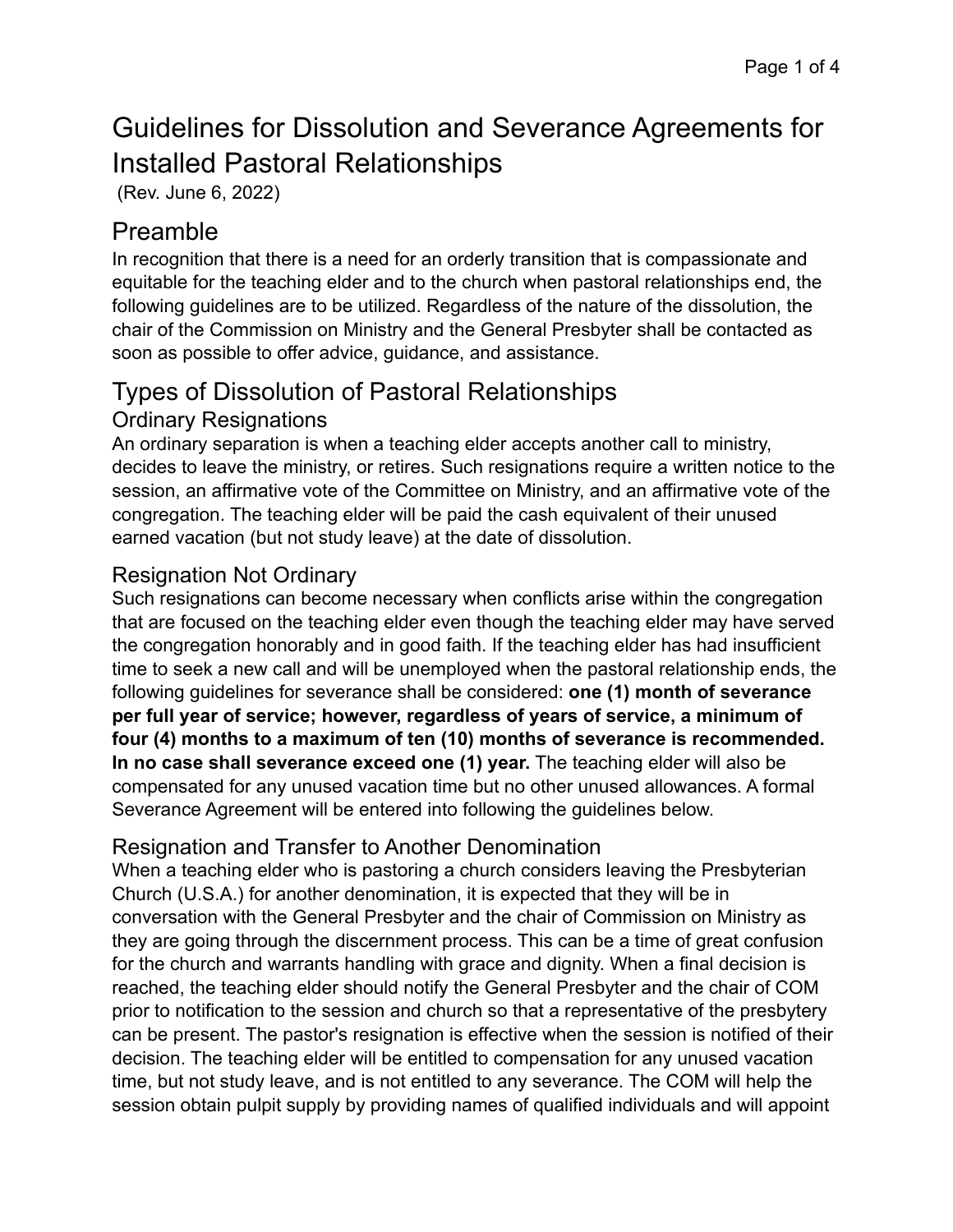a temporary moderator for the session until more permanent arrangements, i.e. an interim, etc., can be made. If the teaching elder is occupying a manse, arrangements should be made to move as soon as possible; but no later than a month after the resignation.

#### Death or Disability of a Teaching Elder

It is recognized that the Board of Pensions has benefits which will become effective at the death or disability of a teaching elder. Should the teaching elder be utilizing a manse at the time of death or disability, that benefit should be continued by the church for a minimum of three months.

#### Elimination of a Pastoral Position

The elimination of an installed pastoral position can come about for several reasons (examples: budget retrenchment or dissolution of a congregation).

This type of separation is at the discretion of the session and the congregation with the approval of the Presbytery through the Commission on Ministry. The session must notify the Commission on Ministry in writing after first consulting with the teaching elder. Recognizing that the teaching elder may have had insufficient time to seek a new call, it is appropriate for a congregation to enter into a Severance Agreement with the teaching elder, and the following guidelines for severance shall be considered: **one (1) month of severance per full year of service; however, regardless of years of service, a minimum of four (4) months to a maximum of six (6) months of severance is recommended**. **In no case shall severance exceed one (1) year.** The teaching elder will also be compensated for any unused vacation time but no other unused allowances. A formal Severance Agreement will be entered into following the guidelines below.

#### Separation for Cause

This type of separation can come about for abuse or misconduct, insubordination to proper church authority, neglect in the care and use of church property or funds, or conduct inconsistent with Presbytery standards. Such cause must be clearly documented and thoroughly substantiated beyond a reasonable doubt. Under such circumstances, a teaching elder will be paid for any unused vacation but will not receive a Severance Agreement nor compensation.

## Severance Agreements

Utilizing these guidelines of the Presbytery, and in conformity with the same, the teaching elder and session will negotiate a dissolution and severance agreement for the installed pastoral relationship. Before becoming final, the agreement must be reduced to writing, approved by the teaching elder and session, approved by the Committee on Ministry, approved by the congregation (members of which must be furnished copies of the dissolution agreement no later than the date of first call for the congregational meeting at which the dissolution of call and the written agreement is to be considered),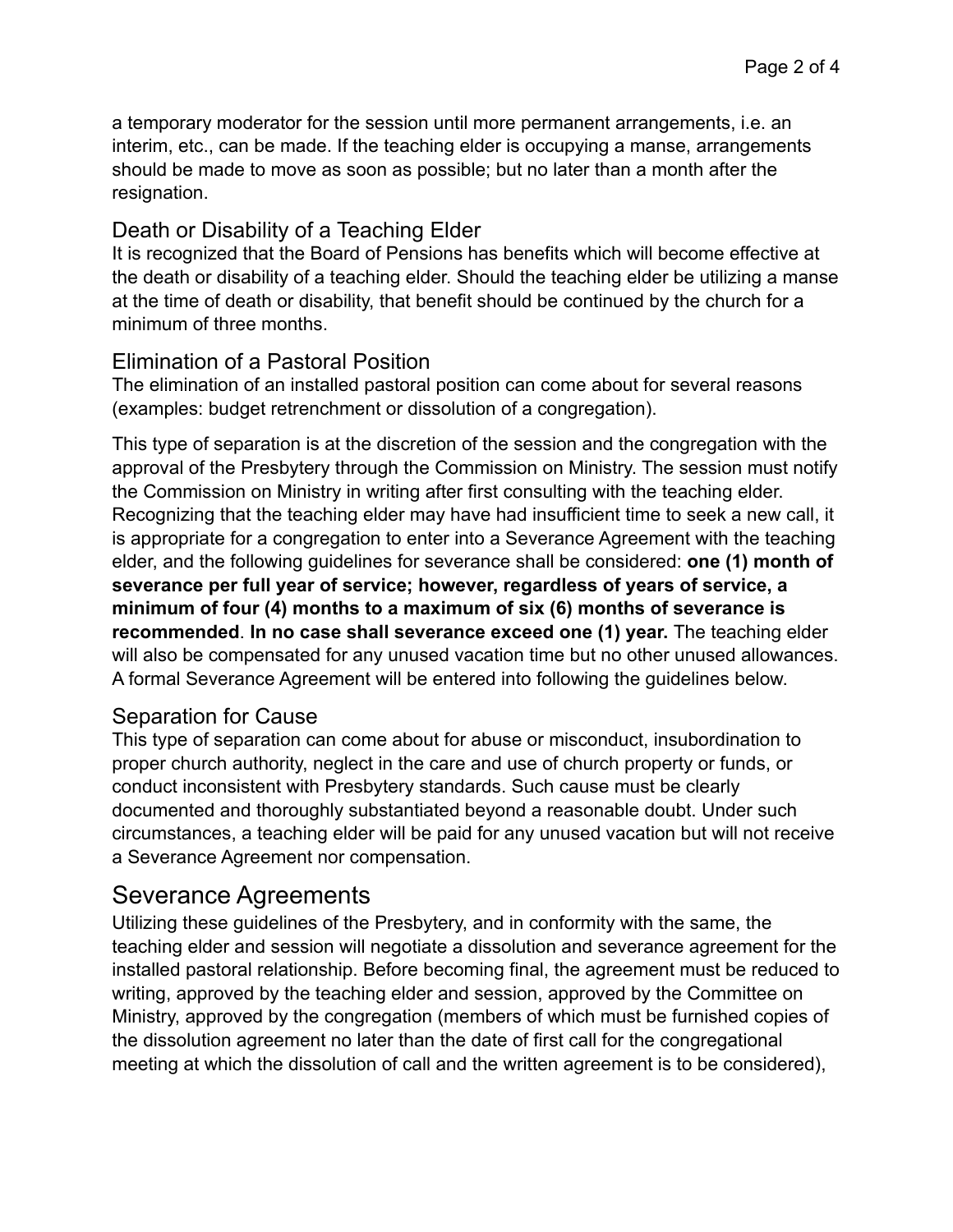and the dissolution and written severance agreement must be approved by Presbytery through the Committee on Ministry.

Minimum Severance Agreement Provisions

The dissolution of pastoral relationship agreement shall contain the following information:

- 1. The reason for the dissolution.
- 2. All financial agreements including but not limited to: salary continuation, benefits continuation, loan repayment or shared equity arrangement (where applicable), compensation for unused earned annual leave provision, use of office, equipment, etc., and terms and time limits on physical presence.
- 3. The agreement shall specify that if a teaching elder finds full-time employment prior to the end of the term of the agreement, that the church's financial obligations may end as of the date said full-time employment begins. Part-time employment will result in appropriate prorated adjustments in financial payments.

In cases where an agreement for the dissolution of the installed pastoral relationship agreement is not reached, an Administrative Commission may be elected and empowered to establish the terms of separation.

The Presbytery will not assume financial liability for such agreements. However, financial arrangements may be conducted through the Presbytery Office after the teaching elder's departure from the church. The church will make the agreed payments to the Presbytery at least seven days prior to the respective due dates for said payments to the former teaching elder, and the Presbytery will make the respective payment to the former teaching elder after receipt of payments from the church. This is intended to prevent unnecessary contact between the former teaching elder and the church.

The following provides sample wording for a severance agreement: